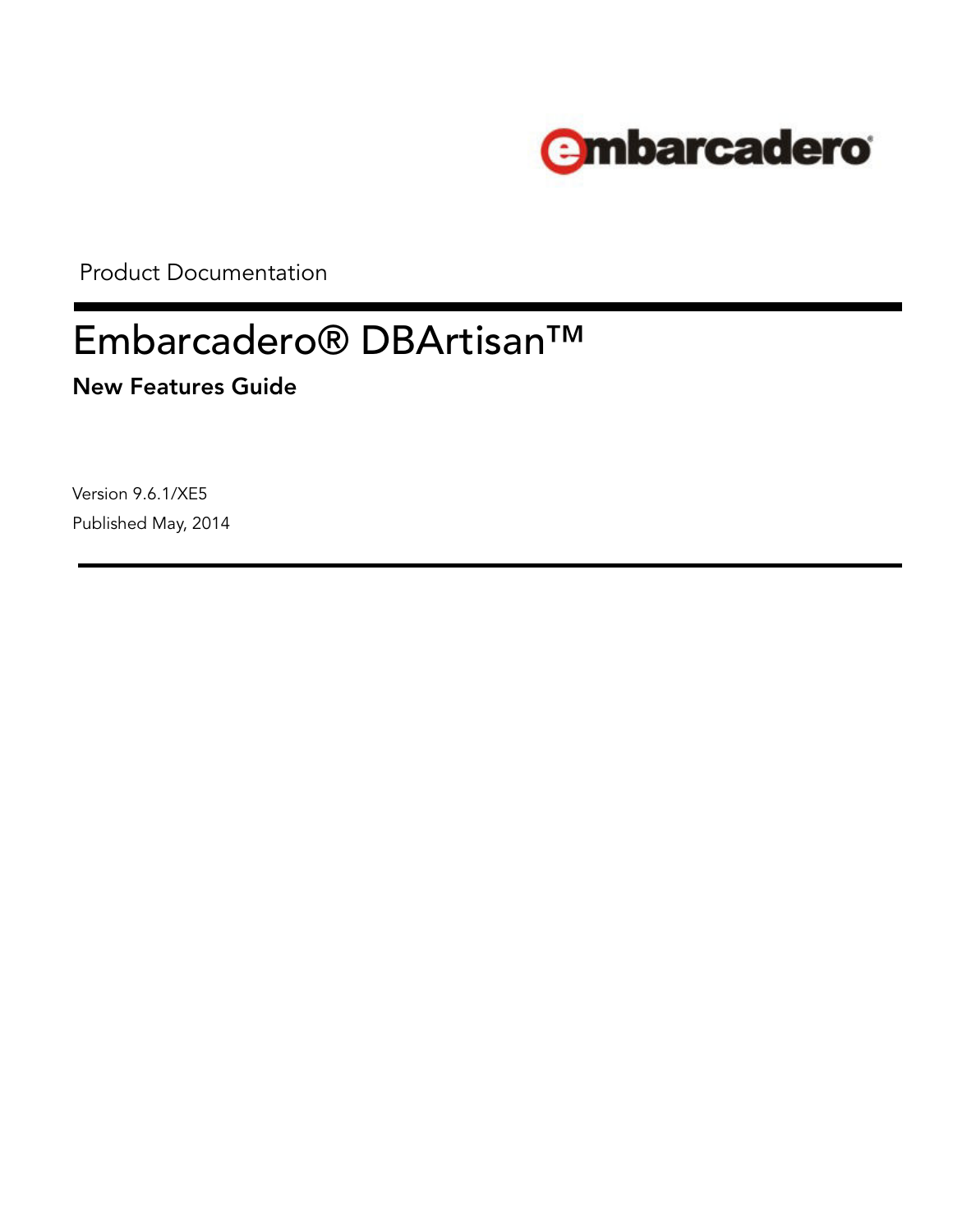© 2014 Embarcadero Technologies, Inc. Embarcadero, the Embarcadero Technologies logos, and all other Embarcadero Technologies product or service names are trademarks or registered trademarks of Embarcadero Technologies, Inc. All other trademarks are property of their respective owners.

This software/documentation contains proprietary information of Embarcadero Technologies, Inc.; it is provided under a license agreement containing restrictions on use and disclosure and is also protected by copyright law. Reverse engineering of the software is prohibited.

Embarcadero Technologies, Inc. is a leading provider of award-winning tools for application developers and database professionals so they can design systems right, build them faster and run them better, regardless of their platform or programming language. Ninety of the Fortune 100 and an active community of more than three million users worldwide rely on Embarcadero products to increase productivity, reduce costs, simplify change management and compliance, and accelerate innovation. Founded in 1993, Embarcadero is headquartered in San Francisco, with offices located around the world. To learn more, please visit h[ttp://www.embarcadero.com](http://www.embarcadero.com).

May 9, 2014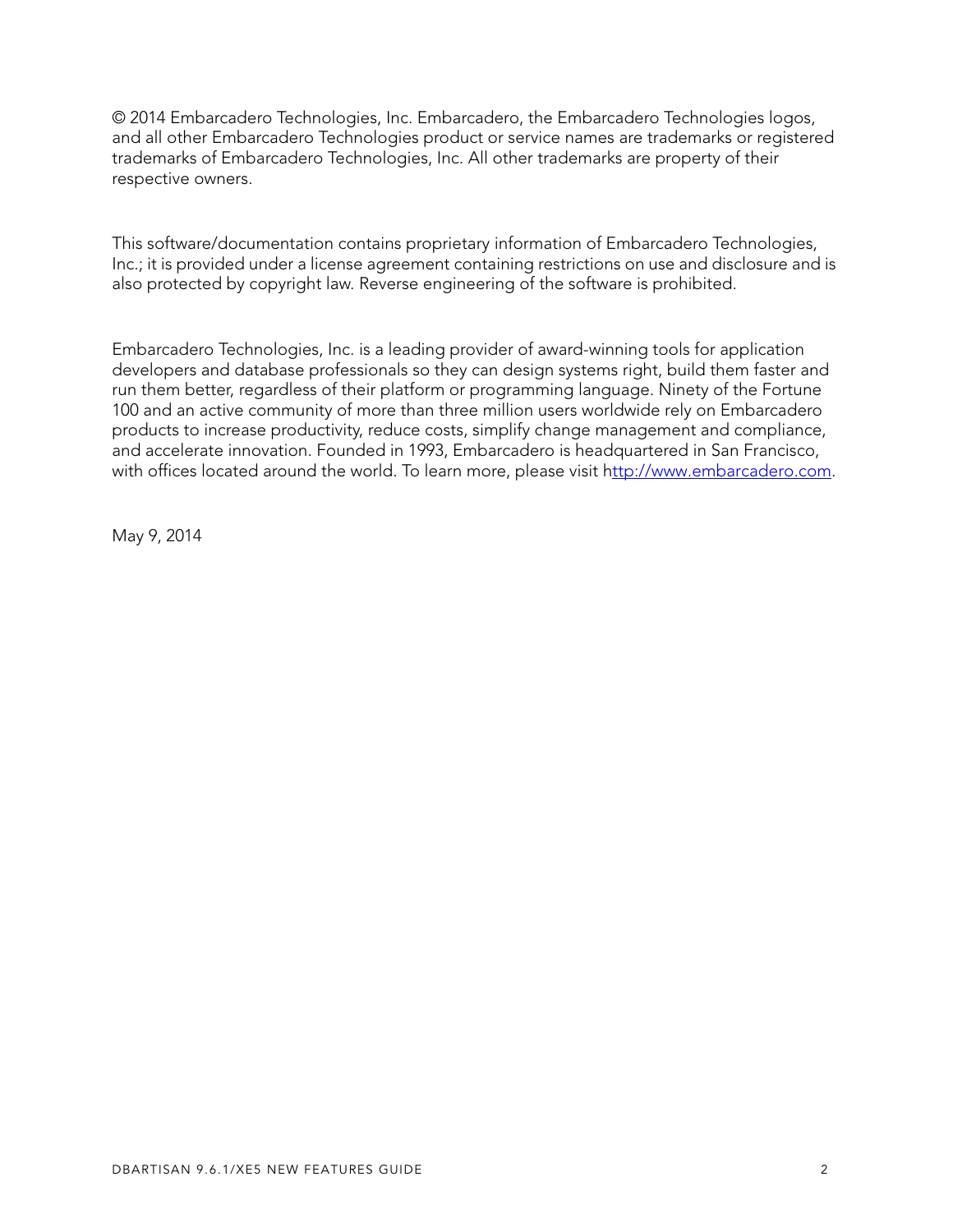## Contents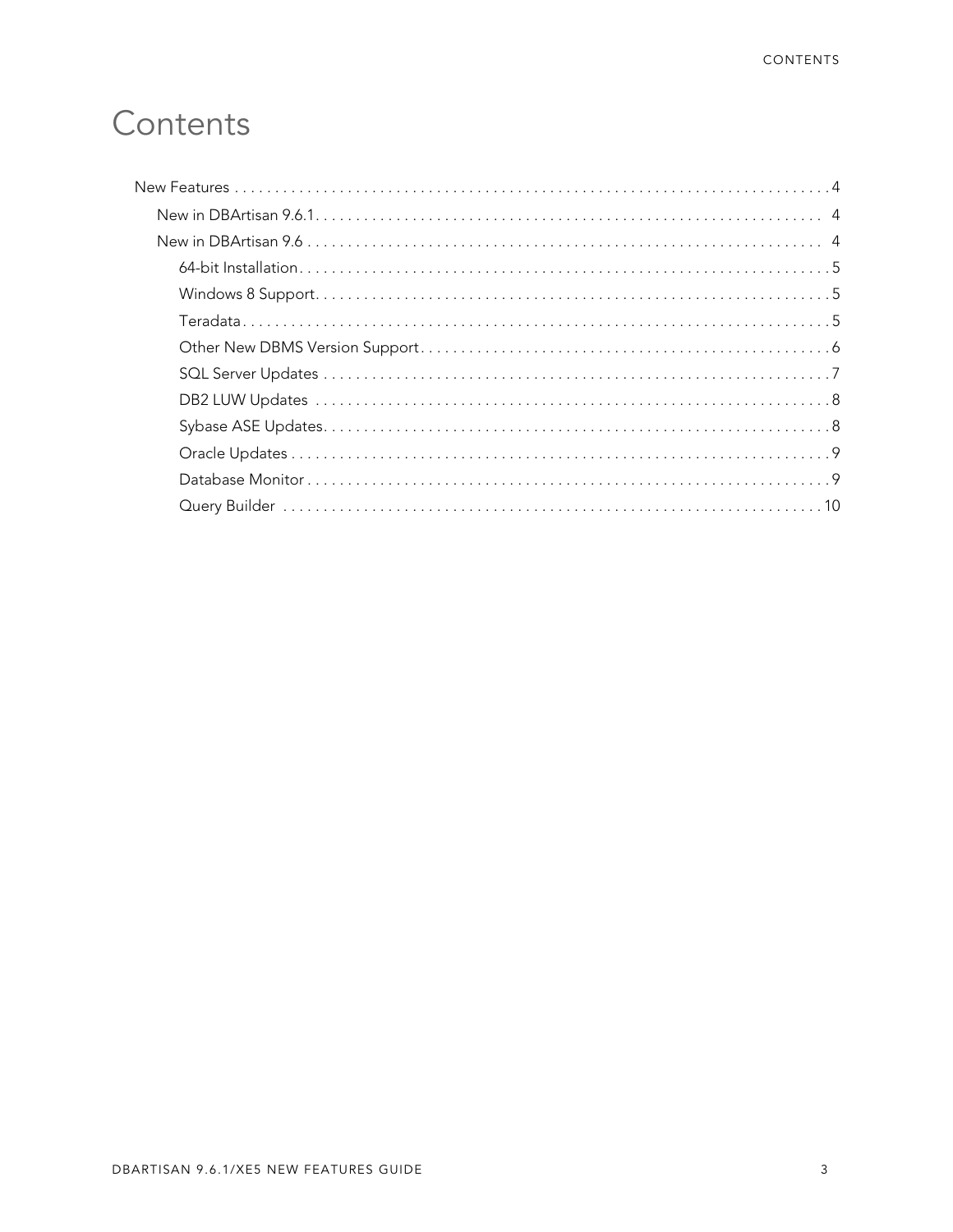## <span id="page-3-0"></span>NEW FEATURES

This patch introduces new functionality. The following topics provide details on the new features for this patch and for the associated major release:

- [New in DBArtisan 9.6.1](#page-3-1)
- [New in DBArtisan 9.6.](#page-3-2)

## <span id="page-3-1"></span>NEW IN DBARTISAN 9.6.1

#### **DB Team Server**

Functionality previously provided by Embarcadero Connect, is now provided by DB Team Server. Like Connect, Team Server is a data governance repository that stores an inventory of datasource definitions and ER/Studio data models.

In addition to functionality provided by Connect, the new product also offers the following features:

- An advanced search mechanism lets you locate datasource definitions by a variety of criteria, including DBMS platform, version, and host name.You can also search on operational characteristics such as space statistics and ping time.
- Users can monitor the activity stream associated with their DB Team Server account or the activity stream for a datasource definition. Streams include user posts, *Like*s, and *Follow*s.

### <span id="page-3-2"></span>NEW IN DBARTISAN 9.6

New features for the release fall into the following categories:

- [64-bit Installation](#page-4-0)
- [Windows 8 Support](#page-4-1)
- [Teradata](#page-4-2)
- [Other New DBMS Version Support](#page-5-0)
- [SQL Server Updates](#page-6-0)
- [DB2 LUW Updates](#page-7-0)
- [Sybase ASE Updates](#page-7-1)
- [Oracle Updates](#page-8-0)
- [Database Monitor](#page-8-1)
- [Query Builder](#page-9-0).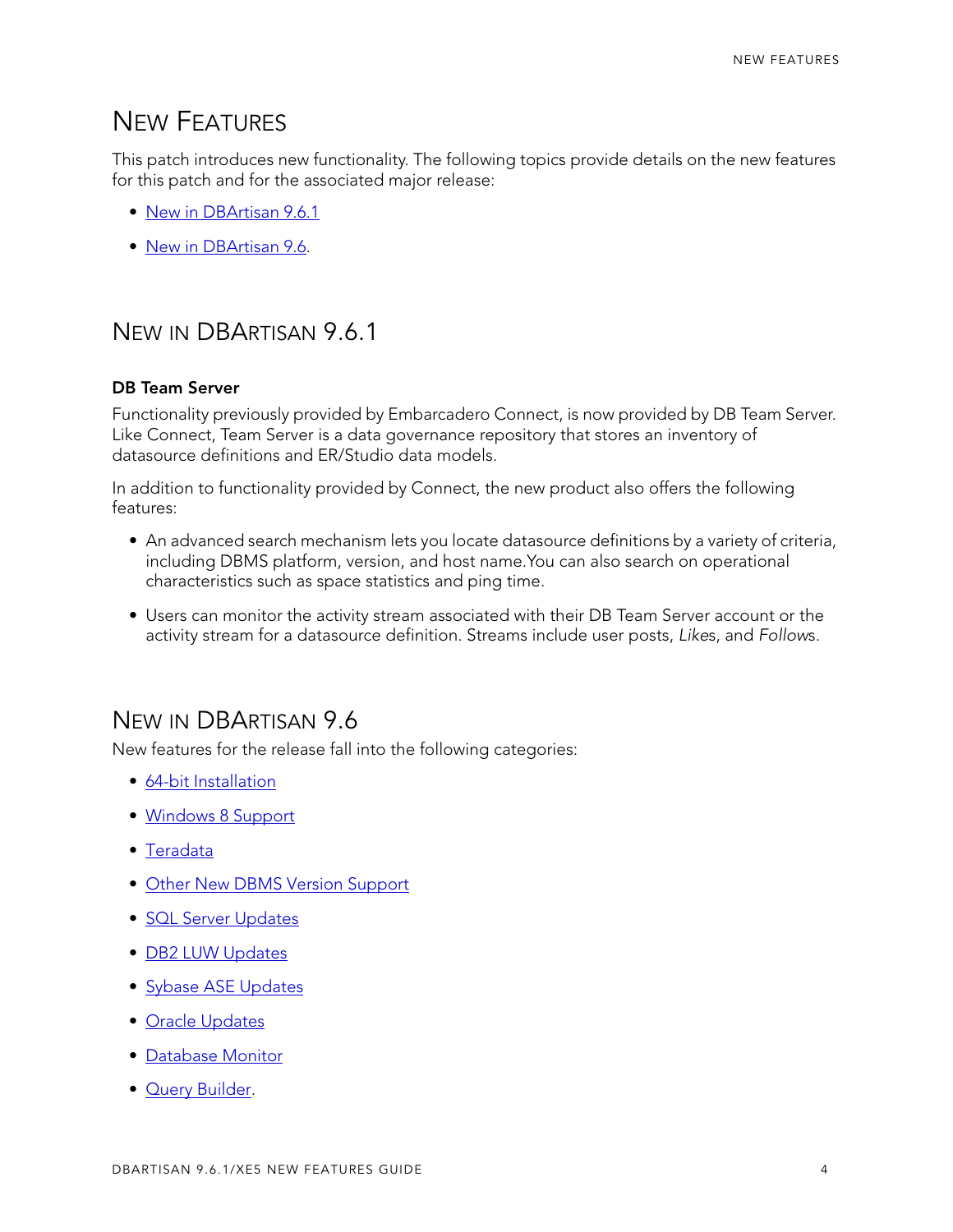#### <span id="page-4-0"></span>64-BIT INSTALLATION

DBArtisan now runs as a native, 64-bit application. Separate installers let you choose between 32-bit and 64-bit applications.

64-bit versions of DBMS platform drivers are installed when you select that option. If you are using custom drivers, as of the 9.6 release, you must be using 64-bit versions of those custom drivers when using the 64-bit version of DBArtisan.

#### <span id="page-4-1"></span>WINDOWS 8 SUPPORT

DBArtisan is now fully supported on the Windows 8 operating system.

#### <span id="page-4-2"></span>**TERADATA**

As of this release, DBArtisan provides support for Teradata versions 13.10, 14, and 14.10. The following topics provide a summary of the new functionality.

#### **Command line startup against Teradata datasources**

As with other platforms, command line startup of DBArtisan is available with the following syntax options:

**dbart.exe -D** *datasource* **-U** *username* [**-P** *password*]

#### **dbart.exe -R** *'connectionstring*' **-D** *datasource* **-U** *username* [**-P** *password*]

The *connectionstring* can take the following form:

**teradata://***HOST* **teradata://***HOST*/*DB* **teradata://***HOST***:***PORT* **teradata://***HOST***:***PORT***/***DB* **NOTE:** Using **teradatap** will make the datasource created permanent.

If the Teradata ODBC driver is installed, the connection will be established using that driver. Otherwise, the Teradata JDBC driver will be used.

#### **Standard Datasource Registration and Connectivity**

Currently, you can manually register a Teradata datasource, identifying a host and optionally providing port and database name information.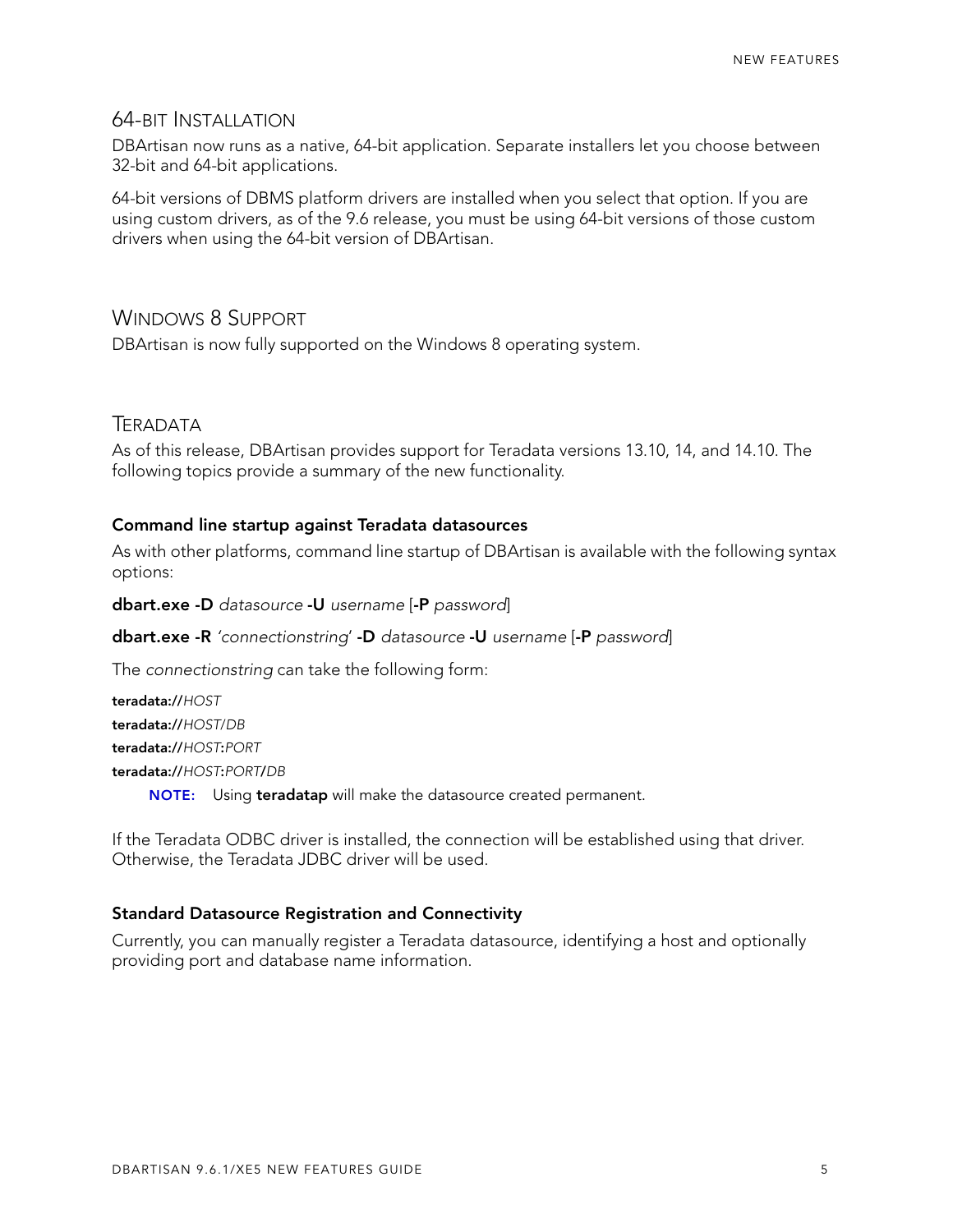| Database Type                   |                       |  |
|---------------------------------|-----------------------|--|
| <b>Connection Information</b>   | Host:                 |  |
| <b>Security Parameters</b>      | Port (optional):      |  |
| <b>Custom Driver Properties</b> |                       |  |
| <b>Datasource Properties</b>    | Database (optional):  |  |
| Datasource Group                |                       |  |
|                                 | Datasource Name:<br>٠ |  |
|                                 |                       |  |

Similarly, a login dialog, prompting for a user name and password, lets you connect to a Teradata datasource.

#### **Datasource Explorer/Navigator Node Availability**

Primary Explorer/Navigator nodes and key secondary nodes for the new platform are as follows:



Object actions such as **Object Properties**, **Execute**, **Edit Data**, **Build Query**, **Select \* From**, and **Schema** are available, as appropriate to the object type.

#### **SQL Editor**

Execution against Teradata sources is available. Also available are related, common SQL Editor tools such as **Query Options**, **Paste SQL Syntax**, and **Paste SQL Statement**.

#### <span id="page-5-0"></span>OTHER NEW DBMS VERSION SUPPORT

As of this release,DBArtisan provides full support for the following DBMS platform versions:

- IBM DB2 LUW version 10
- IBM DB2 z/OS version 10
- Oracle 12c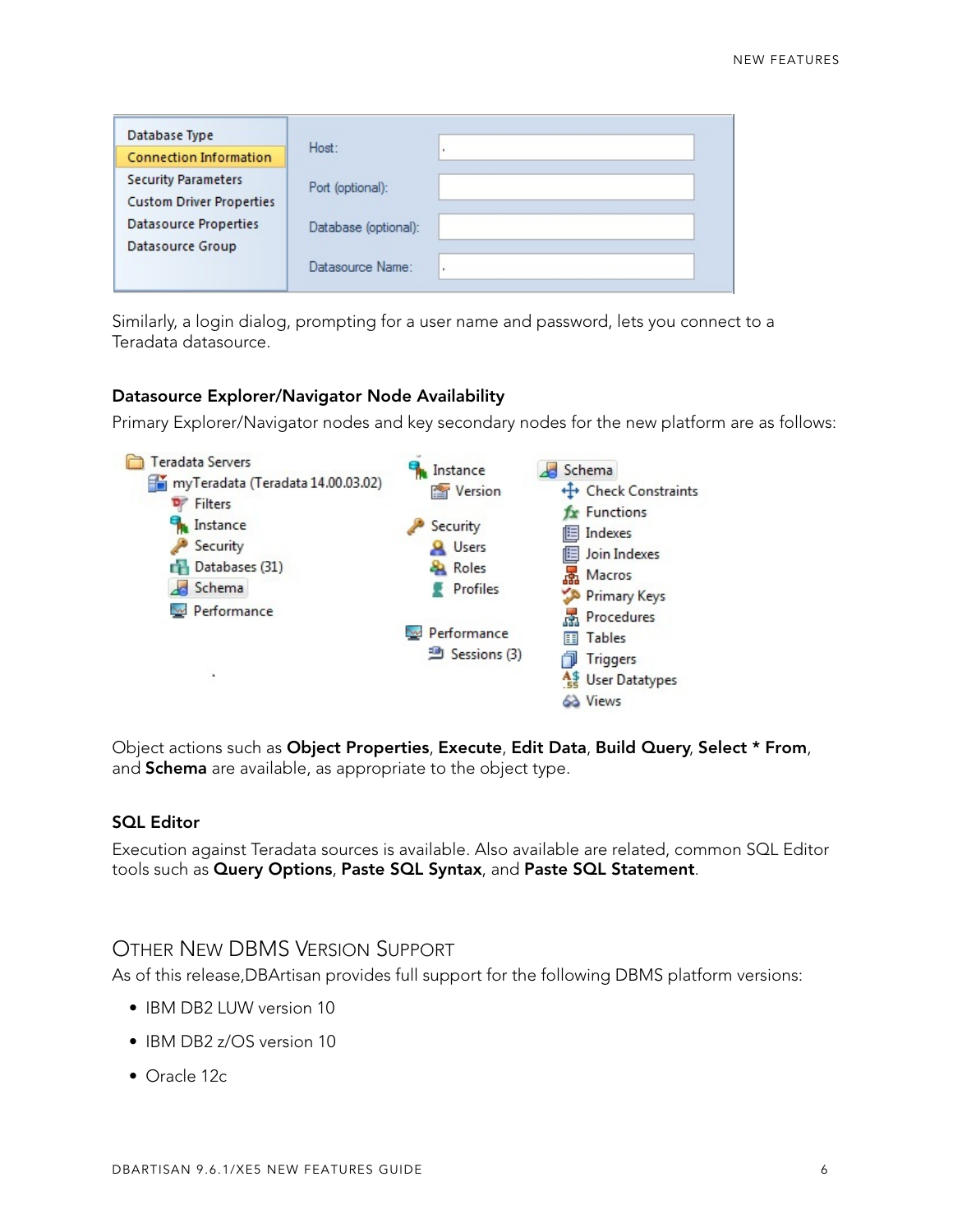• Sybase ASE 15.7.

#### <span id="page-6-0"></span>SQL SERVER UPDATES

The following topics describe SQL Server updates for the current release.

#### **Sequence Object Type**

DBArtisan now supports the sequence object type, introduced with SQL Server version 12. A creation wizard, editor, and a basic set of object actions are provided.

|                   |    | Create Sequence Wizard - Step 1 of 2 |                          | $\Sigma$<br>叵            |     | Create             |
|-------------------|----|--------------------------------------|--------------------------|--------------------------|-----|--------------------|
| <b>Properties</b> |    |                                      |                          |                          | Θ   | Open               |
|                   |    | Specify the sequence properties      |                          |                          | x   | Drop               |
| Properties        |    |                                      |                          |                          | 먎   | Extract            |
| DDL View          |    | <b>Property</b>                      | Value                    |                          | 먭   | Migrate            |
|                   | E. | <b>Creation</b>                      |                          |                          |     |                    |
|                   |    | Schema                               |                          | ▼                        | ņу. | Report             |
|                   |    | Name                                 |                          |                          | d   | Rename             |
|                   |    | $\Box$ General                       |                          |                          |     |                    |
|                   |    | Start With                           |                          |                          | ₹   | Disconnect         |
|                   |    | Increment By                         |                          |                          |     |                    |
|                   |    | Minimum Value                        |                          | $\equiv$                 | 2   | Refresh            |
|                   |    | Maximum Value                        |                          |                          |     | Copy<br>$Ctrl + C$ |
|                   |    | Cycle                                |                          |                          |     |                    |
|                   |    | Cache                                | $\sqrt{ }$               |                          |     |                    |
|                   |    | Cache Size                           |                          |                          |     |                    |
|                   | Θ. | <b>Datatype</b>                      |                          |                          |     |                    |
|                   |    | Data Type Schema                     |                          | $\overline{\phantom{a}}$ |     |                    |
|                   |    | Data Type                            |                          |                          |     |                    |
|                   |    | Data Type Precision                  | 0                        | ▼                        |     |                    |
|                   |    |                                      |                          |                          |     |                    |
|                   |    | < Back                               | Next<br>Einish<br>Cancel | Help<br>$\mathbf{r}$     |     |                    |

#### **FileTable and FileStream updates to tables**

When creating or editing SQL Server tables, a new set of properties is available. They let you:

- Specify a filegroup for the table by providing a FILESTREAM\_ON argument value
- Create the table as a FileTable, with a full set of FileTable arguments.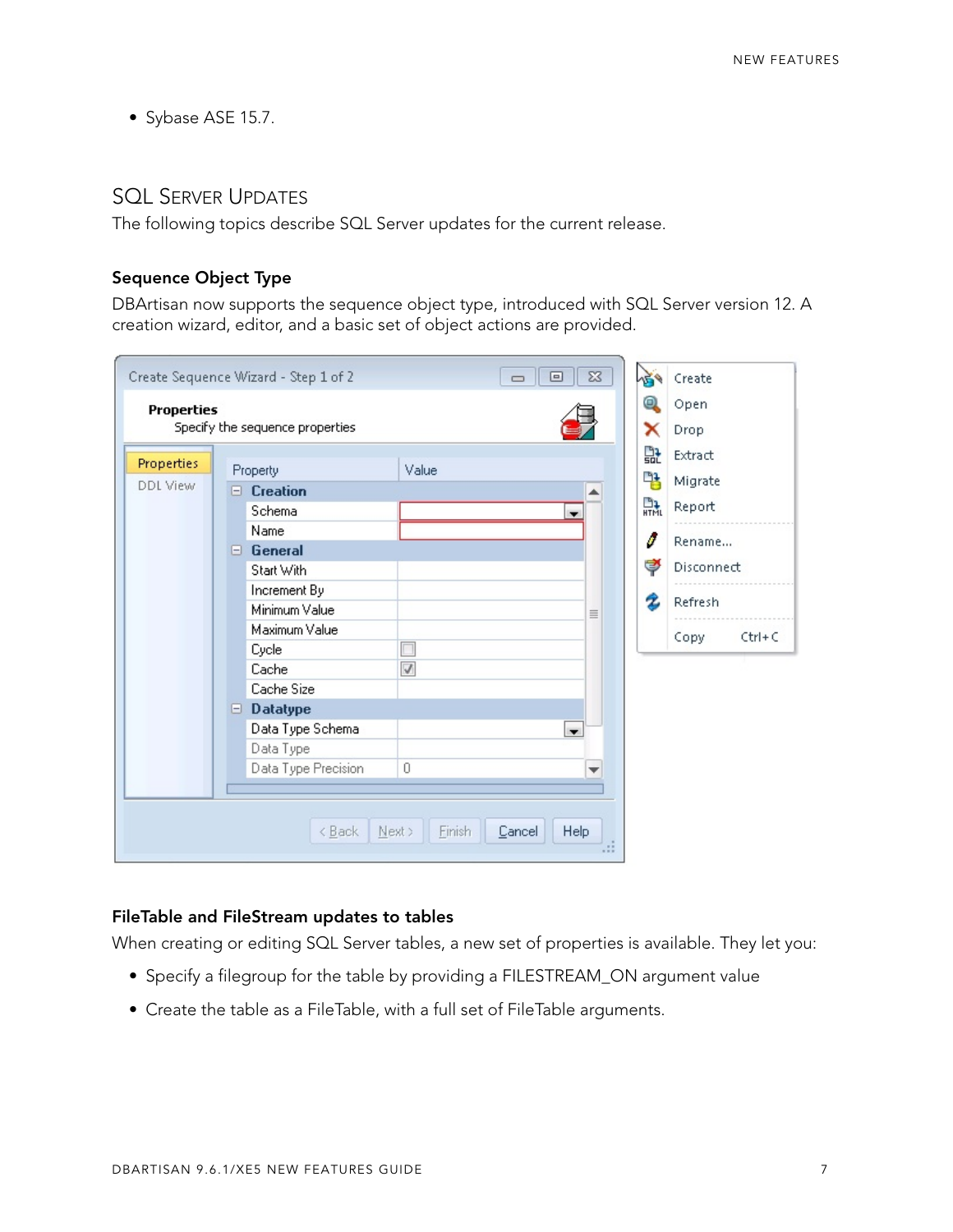| Filestream On                             | zmbftfg              |  |
|-------------------------------------------|----------------------|--|
| <b>Filetable</b>                          |                      |  |
| As Filetable                              | $\blacktriangledown$ |  |
| Filetable Collate Filename                |                      |  |
| <b>Filetable Directory Name</b>           |                      |  |
| Filetable PK Constraint Name              |                      |  |
| Filetable StreamID Unique Constraint Name |                      |  |
| Filetable Fullpath Unique Constraint Name |                      |  |

A new **Enable/Disable Filetable(s)** action lets you build and submit an ALTER TABLE statement, specifying either an ENABLE FILETABLE\_NAMESPACE or DISABLE FILETABLE\_NAMESPACE argument. This enables or disables system-defined constraints on a FileTable.

| Enable/Disable Filetable(s)      |                                                    | $\Sigma$<br>回<br>$\Box$                                                                      |
|----------------------------------|----------------------------------------------------|----------------------------------------------------------------------------------------------|
| <b>Action Options</b><br>Preview | 1 filetable(s) to be enabled/disabled.<br>dbo.kjgh | ■a↓<br><b>E</b> Action Options<br>$\blacktriangledown$<br>Enable                             |
| Preview                          | Schedule<br>$<$ Back<br>Next >                     | <b>Enable</b><br>Check to enable the selected filetable(s).<br>Help<br>Execute<br>Cancel<br> |

#### <span id="page-7-0"></span>DB2 LUW UPDATES

The **Update Statistics** object action has been updated to use the ADMIN\_CMD system procedure. This eliminates the constraint of having target datasources registered by alias and using the native client. **Update Statistics** can now be used against all datasources, regardless of how they were registered.

#### <span id="page-7-1"></span>SYBASE ASE UPDATES

Against version 15.7 datasources, the Login Wizard/Editor now generates DDL that uses CREATE/ALTER LOGIN syntax. New properties let you work with SUID, LOGIN PROFILE, and EXEMPT INACTIVE LOCK parameters.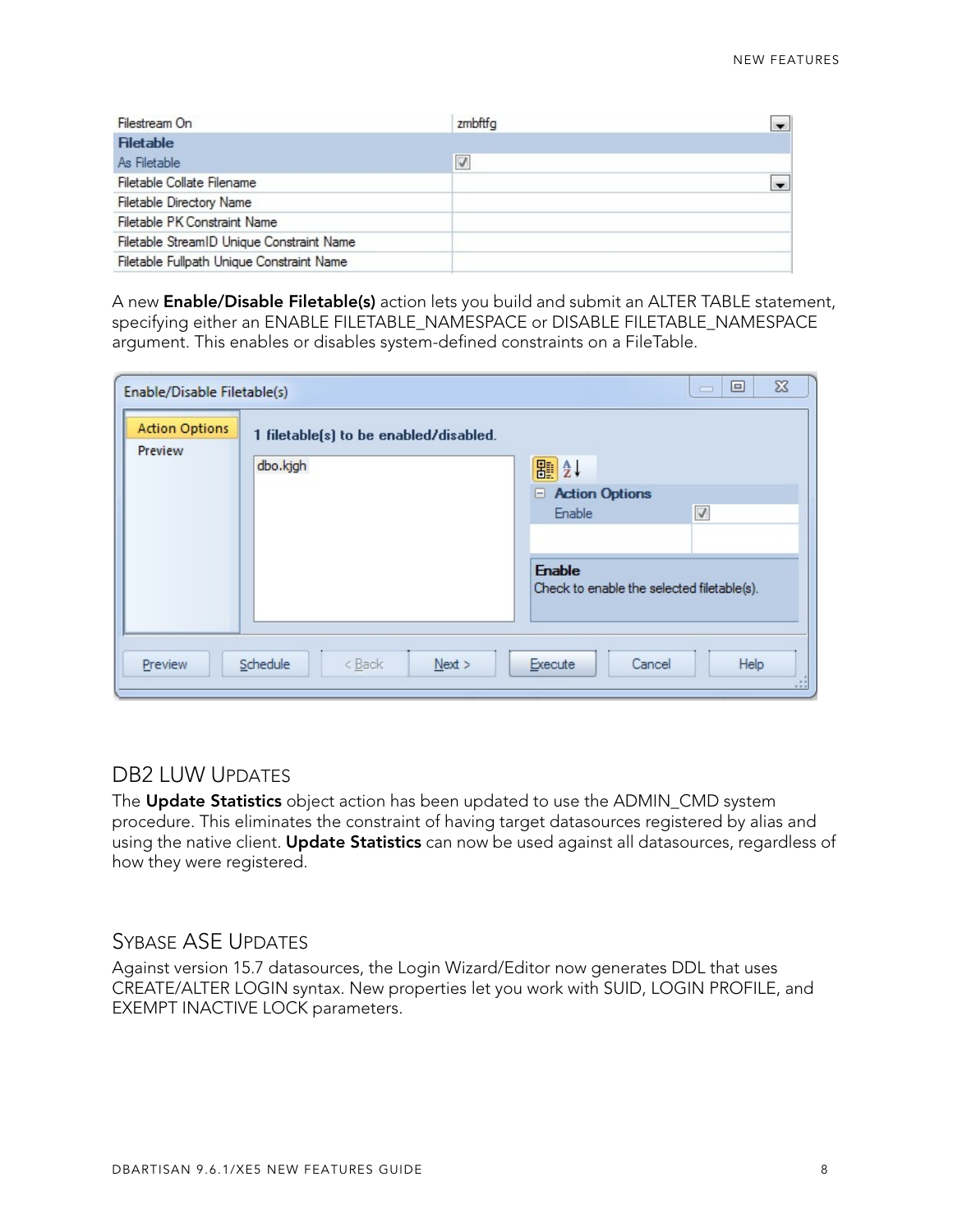| $\mathbf -$ | Creation                           |              |                          | USE master                             |
|-------------|------------------------------------|--------------|--------------------------|----------------------------------------|
|             | Name                               | biff         |                          |                                        |
|             | Full Name                          |              |                          | qo                                     |
|             | Suid                               | 44           |                          | CREATE LOGIN biff WITH PASSWORD dfsdfs |
| H.          | General                            |              |                          | <b>LOGIN PROFILE ignore</b>            |
|             | Default Database                   | tempd        |                          | <b>SUID 44</b>                         |
|             | Default Language                   |              | $\overline{\phantom{a}}$ | DEFAULT DATABASE tempdb                |
|             | Profile                            | ignore       | $\overline{\phantom{a}}$ | <b>EXEMPT INACTIVE LOCK true</b>       |
|             | Account Locked                     | V            |                          | go                                     |
| $\Box$      | <b>Authentication</b>              |              |                          | EXEC sp_locklogin biff, 'lock'         |
|             | Password                           | ******       |                          | go                                     |
|             | Password Expiration (0 - 32767)    |              |                          |                                        |
|             | Minimum Password Length (0 - 30)   |              |                          |                                        |
|             | Maximum Login Attempts (0 - 32767) |              |                          |                                        |
|             | Authentication Mechanism           |              | $\cdot$                  |                                        |
|             | Exempt Inactive Lock               | $\checkmark$ |                          |                                        |

The **Change Login Password**, **Add/Modify Login Trigger**, and **Drop Login Trigger** actions have also been updated to generate DDL that uses ALTER LOGIN syntax.

#### <span id="page-8-0"></span>ORACLE UPDATES

If the Oracle SQL\*Net Client is not installed, DBArtisan will attempt to connect to an Oracle datasource using the Oracle Database Instant Client.

#### <span id="page-8-1"></span>DATABASE MONITOR

The following customizations can be made on a DBMS platform-by-platform basis.

#### **Saved column-widths**

When you manually resize a column on a Database Monitor tab, the new size is saved across startups of DBArtisan and Database Monitor.

#### **Color-coding and Refresh Rate Customization**

The Options Editor now offers a **DB Monitor** page.